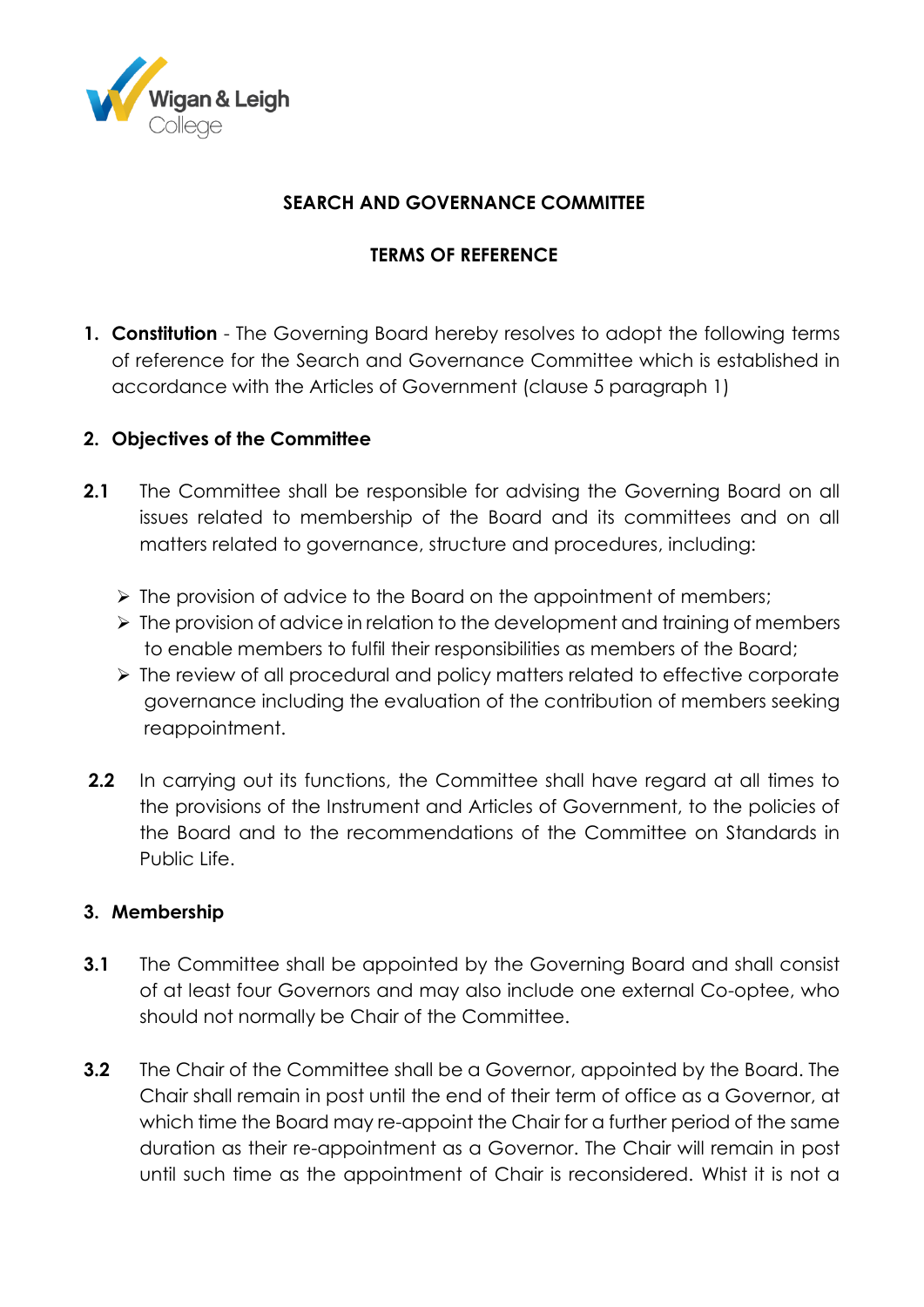

requirement, the Committee may also appoint a Vice Chair or Co-Vice Chairs if it determines that this would be a benefit to the Committee for matters such as succession planning in relation to the role of Chair.

**3.3** The terms of office of members of the Committee shall be the remainder of their term of office as a member of the Governing Board. Re-appointment to the Governing Board shall also constitute re-appointment to the Committee unless the Governing Board determines otherwise. Co-opted members may be appointed for a period of up to four years.

#### **4. Quorum**

**4.1** A quorum shall be three members which may include Co-opted Members but not Co-opted Advisors.

#### **5. Attendance at meetings**

- **5.1** The Committee shall have the authority to invite such persons to attend meetings as may be desirable and necessary.
- **5.2** The Clerk to the Governing Body shall be Clerk to the Committee.

#### **6. Frequency of meetings**

**6.1** The Committee shall meet at least once a year.

#### **7. Authority**

- **7.1** The Committee is authorised by the Governing Board to seek any information it requires from any employee of the College and employees of the College are directed to co-operate with any request made by the Committee.
- **7.2** The Committee is authorised by the Governing Board to obtain outside legal or other independent professional advice for its deliberations up to a limit of £10,000 per annum, and to secure the attendance of outsiders with the relevant experience and expertise, if it considers this necessary.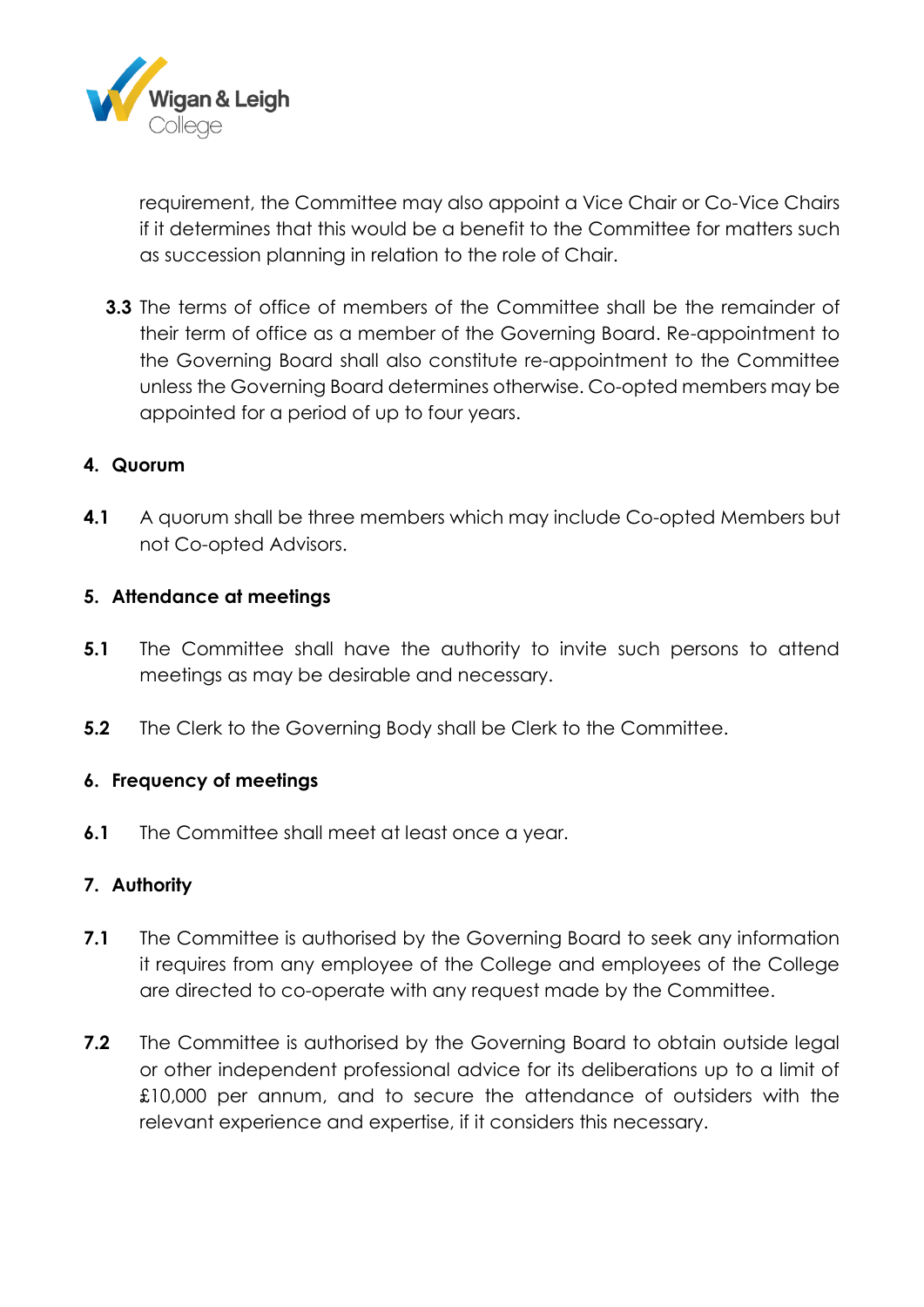

### **8. Duties**

The specific duties of the Committee shall be:-

- **8.1** To advise on the appointment and re-appointment of members and as required to seek candidates from as wide a field as possible by making appropriate use of advertising, executive search, consultation with relevant groups within its community and by maintaining a database of interested and appropriate people.
- **8.2** In the event that a member is considered for re-appointment following two or more full 4-year terms of office, the Committee shall undertake a formal review to ensure that the relevant member's skills and expertise are appropriate to Board requirements and whether or not it would be more appropriate to seek the appointment of a new Governor with more appropriate skills and expertise based on the Board's strategic needs.
- **8.3** To advise the Board on the appointment of Committee Chairs based on a review of the Board Skills Audit and the requirements of each committee.

## **9. Other Duties**

- **9.1** The Committee will undertake an annual review of the composition of the Governing Board in order to consider whether the constituent membership is appropriate to the strategic direction of the College and will report its findings to the Board for further consideration.
- **9.2** The Committee will undertake a skills audit of the membership of the Board at least every three years and will review the outcome of the audit in order to identify any skills gaps when appointing new members. The Clerk will update the skills audit findings when Governors leave or join the Board and present an updated version of the audit at least once per year.
- **9.3** The Committee will undertake a Diversity Audit of the membership of the Board at least every three years and will review the outcome of the audit in order to identify any diversity issues to be addressed when appointing new members.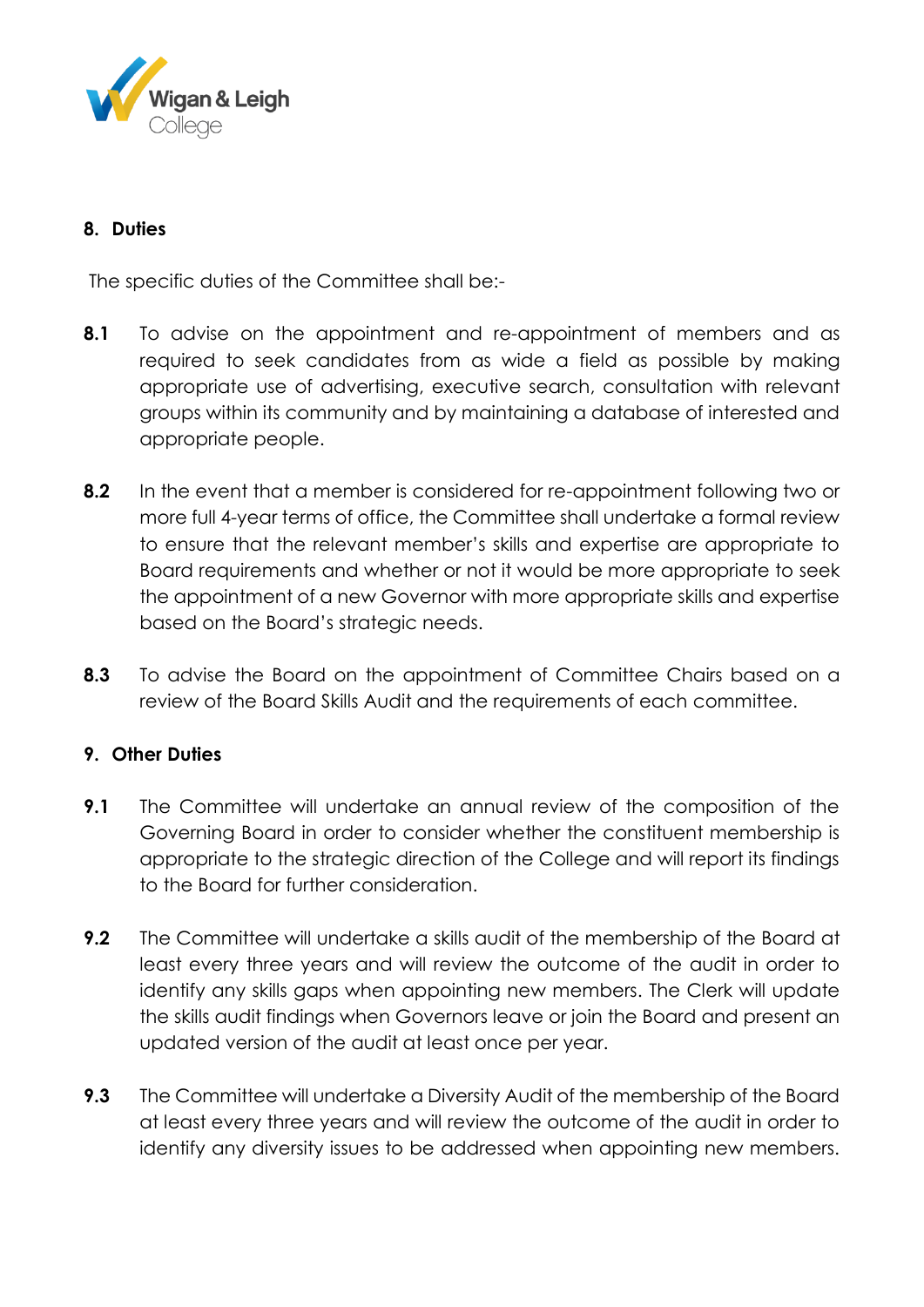

The Clerk will update the diversity audit findings when Governors leave or join the Board and present an updated version of the audit at least once per year.

- **9.4** The Committee will undertake an annual review of the development and training needs of the Board and will recommend an annual development and training programme to the Board.
- **9.5** The Committee will undertake an annual review of the Governance Self-Assessment Report and improvement actions.
- **9.6** The Committee will undertake an annual review of the Governance Key Performance Indicators as part of the self-assessment process.
- **9.7** The Committee will review any issues arising from the annual update of the Register of Interests and Governors' Eligibility. The Clerk is responsible for bringing relevant matters to the Committee's attention.
- **9.8** The Committee will undertake reviews of key governance documents in line with the Scheme of Delegation, the relevant sections of which are set out in the table shown at **Annex A,**

#### **10. Reporting Procedures**

**10.1** The Clerk shall circulate minutes of the meetings of the Committee to all Governing Board Members.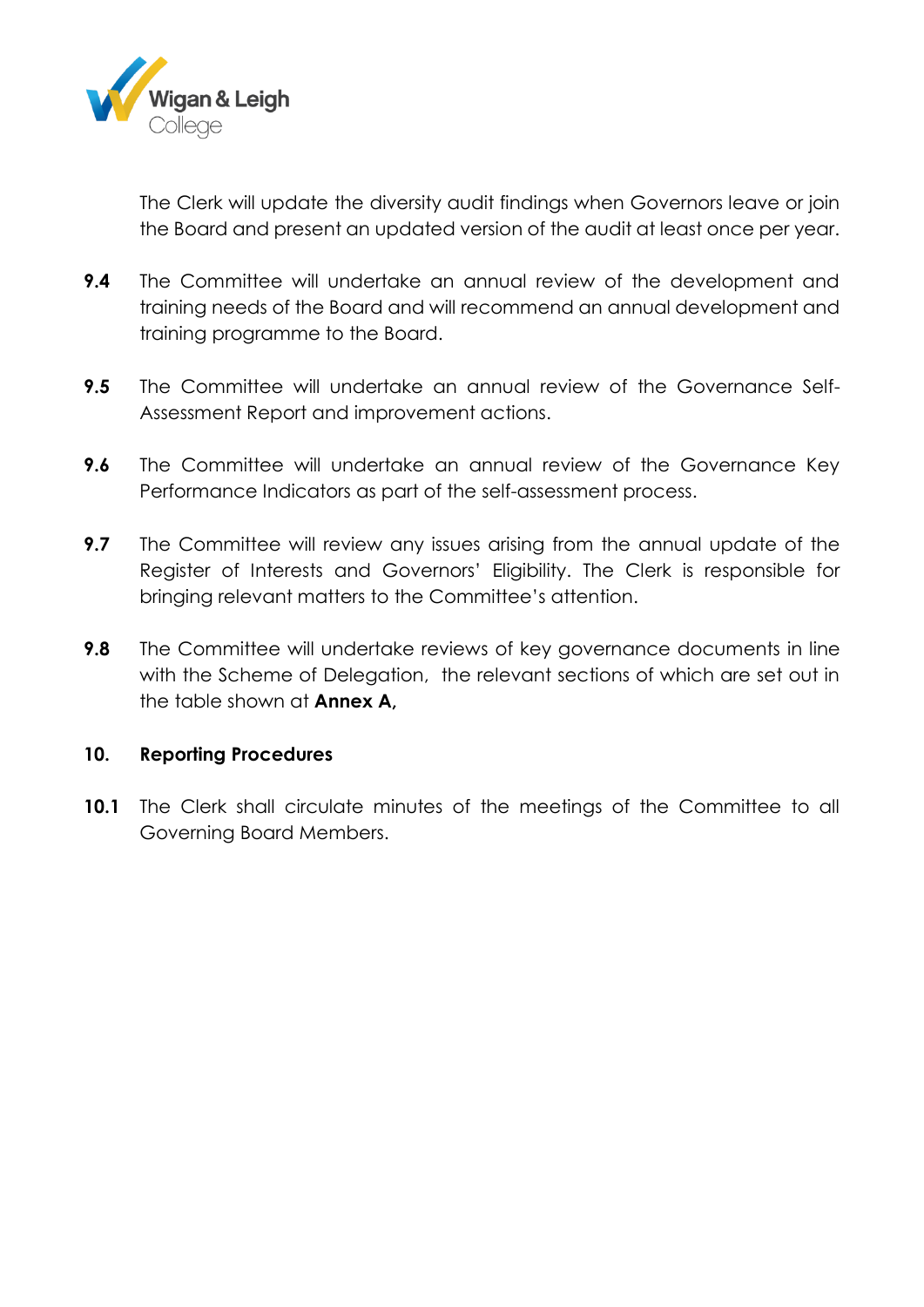

# **DELEGATIONS**

| Policy / decision                                | <b>Role of Committee</b> | <b>Board Approval</b><br>required |
|--------------------------------------------------|--------------------------|-----------------------------------|
| Board appointments (Independent<br>Members only) | Selection /<br>Recommend | Yes                               |
| <b>Board Self-Assessment</b>                     | Review and<br>Recommend  | Yes                               |
| Committee Chair appointments                     | Recommend                | Yes                               |
| Committee memberships                            | Recommend                | Yes                               |
| Committee Minutes                                | Approve                  | <b>No</b>                         |
| Committee Terms of Reference                     | Review and<br>Recommend  | Yes                               |
| Compliance with the Code of Good<br>Governance   | Review                   | No                                |
| Governor Code of Conduct                         | Review                   | Yes                               |
| Governor Development Programme                   | Review                   | Yes                               |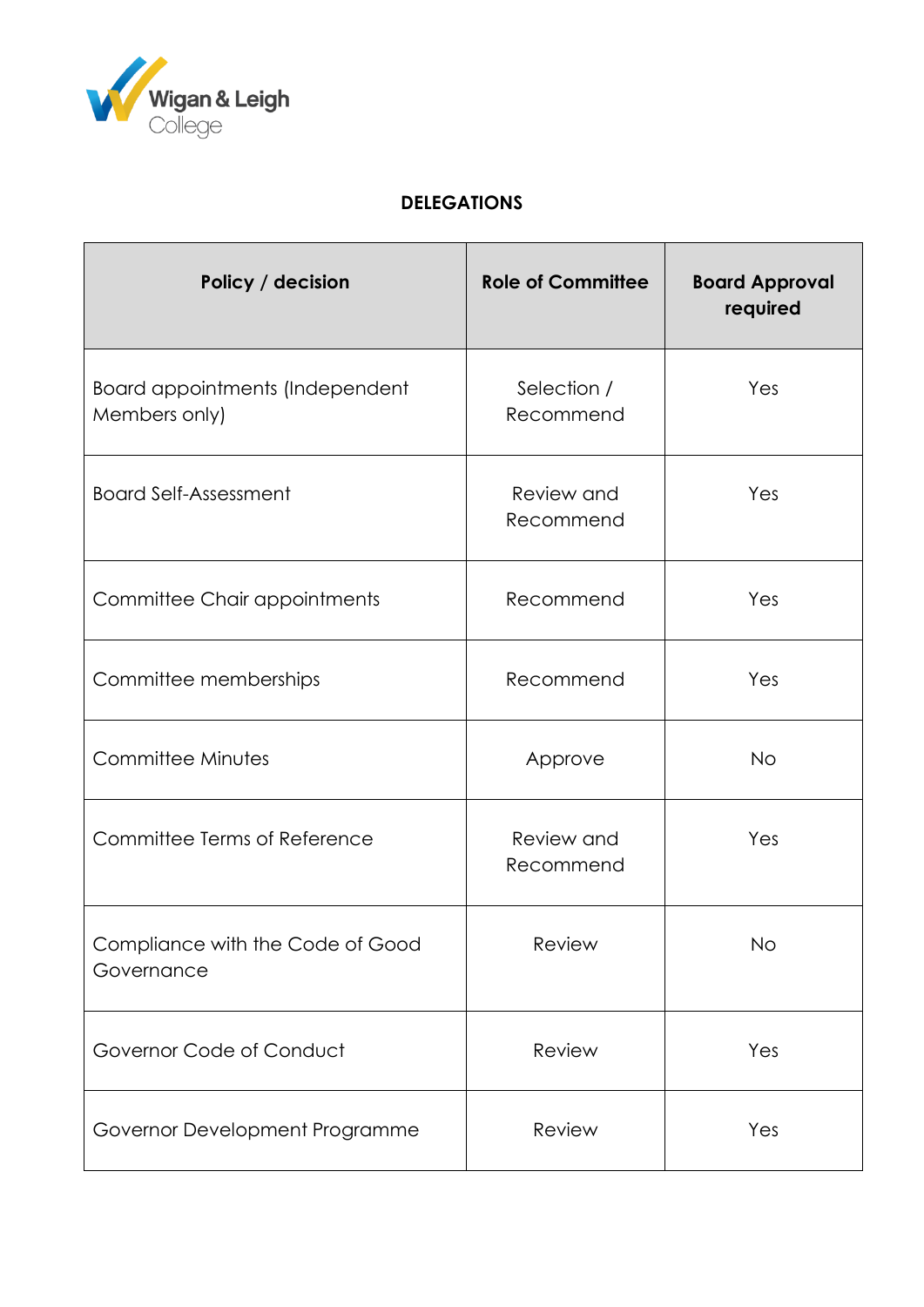

| Policy / decision                                | <b>Role of Committee</b> | <b>Board Approval</b><br>required |
|--------------------------------------------------|--------------------------|-----------------------------------|
| Governor Induction procedure                     | Review                   | <b>No</b>                         |
| Governor Role Descriptions (including<br>Chair)  | Review                   | <b>No</b>                         |
| Instrument and Articles of Government            | Review                   | Yes                               |
| Members' attendance                              | Review                   | <b>No</b>                         |
| Members' Expense Policy                          | Review                   | Yes                               |
| Members' Equality Monitoring                     | Review                   | <b>No</b>                         |
| Members' Skills Audit                            | Review                   | <b>No</b>                         |
| <b>Review of Confidential Minutes</b>            | Review                   | Yes                               |
| Search and Governance Committee<br>Annual Report | Review                   | <b>No</b>                         |
| Scheme of Delegation                             | Review                   | Yes                               |